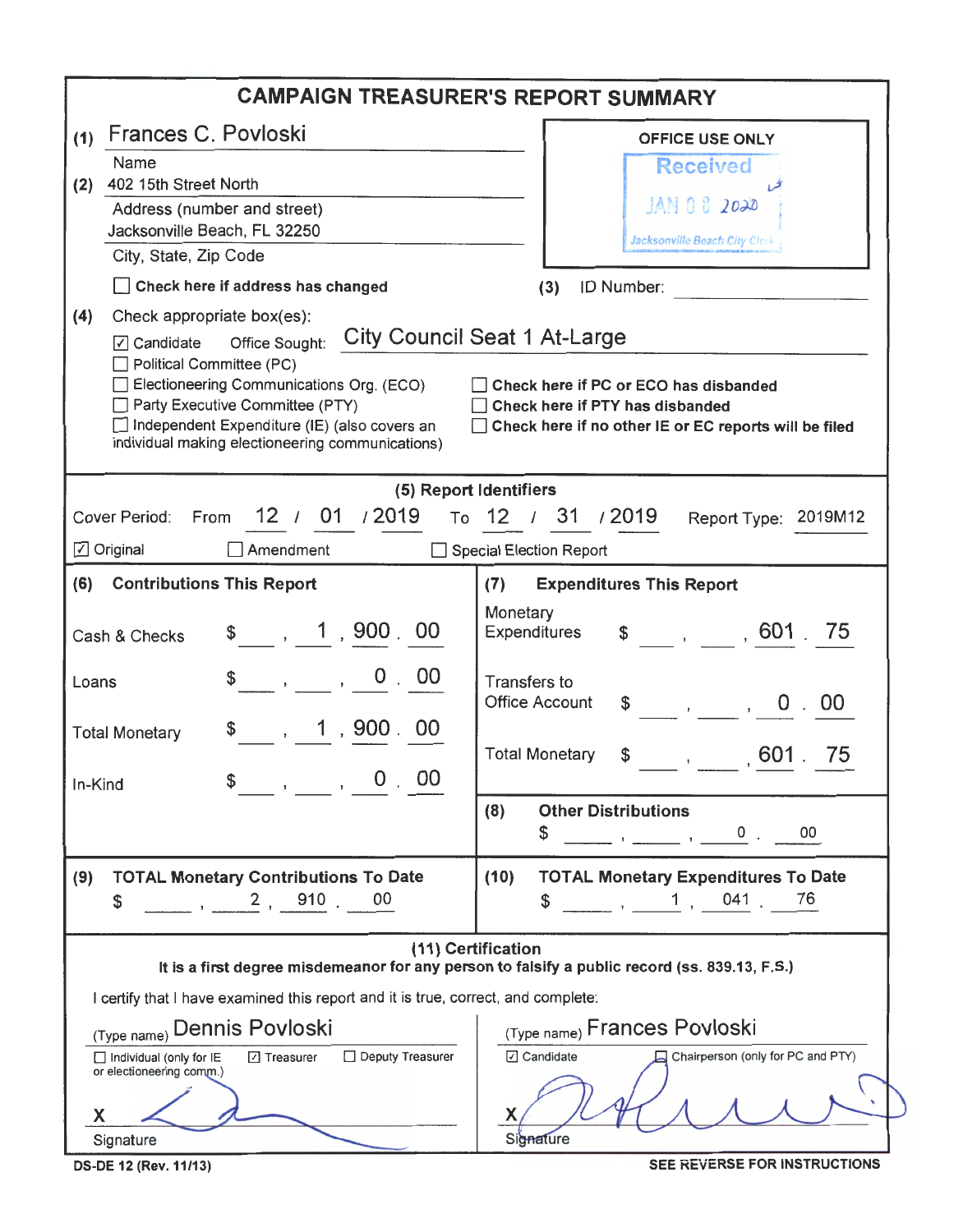## **CAMPAIGN TREASURER'S REPORT - ITEMIZED CONTRIBUTIONS**

| $(1)$ Name                                                | Frances C. Povloski<br>$(2)$ I.D. Number                                                               |              |                           |                      |                                              |           |            |  |
|-----------------------------------------------------------|--------------------------------------------------------------------------------------------------------|--------------|---------------------------|----------------------|----------------------------------------------|-----------|------------|--|
|                                                           | 2019<br>(3) Cover Period $12$ $12$ $01$ $12019$                                                        |              |                           |                      |                                              |           |            |  |
| (5)<br>Date<br>(6)                                        | (7)<br>Full Name<br>(Last, Suffix, First, Middle)                                                      |              | (8)                       | (9)                  | (10)                                         | (11)      | (12)       |  |
| Sequence<br>Number                                        | <b>Street Address &amp;</b><br>City, State, Zip Code                                                   | Type         | Contributor<br>Occupation | Contribution<br>Type | In-kind<br>Description                       | Amendment | Amount     |  |
| 02<br>2019<br>12<br>$\prime$<br>$\prime$<br>2019-12-C0001 | Till, Kathryn S.<br>2791 Upper Park Rd.<br>Orlando, FL 32814                                           | I            | Consultant                | CHE                  |                                              |           | \$500.00   |  |
| 03<br>2019<br>12<br>2019-12-C0002                         | Reyes, Rolando<br>1613 3rd Ave. N.<br>Jacksonville Beach, FL<br>32250                                  | I            | Painter                   | CHE                  |                                              |           | \$50.00    |  |
| 03<br>2019<br>12<br>2019-12-C0003                         | Van Horn, Kim<br>5403 South Bend Cir N<br>Jacksonville, FL 32207                                       | Ι            | Shirt Maker               | RCT-Paypal           |                                              |           | \$50.00    |  |
| 12<br>2019<br>12<br>2019-12-C0004                         | Constance Frutchey<br>1027 16th Street North<br>Jacksonville Beach, FL<br>32250                        | $\mathbb{I}$ | Accountant                | CHE                  |                                              |           | \$300.00   |  |
| 12<br>20<br>2019<br>$2019 - 12 - 00005$                   | Jax Beach AF, LLC<br>db Ascona, LLC<br>177 4th Ave. N.<br>Suite 200<br>Jacksonville Beach, FL<br>32250 | lв           | $Real$ Estate $ $ CHE     |                      |                                              |           | \$1,000.00 |  |
|                                                           |                                                                                                        |              |                           |                      |                                              |           |            |  |
|                                                           |                                                                                                        |              |                           |                      |                                              |           |            |  |
| DS-DE 13 (Rev. 11/13)                                     |                                                                                                        |              |                           |                      | SEE REVERSE FOR INSTRUCTIONS AND CODE VALUES |           |            |  |

**DS-DE 13 (Rev. 11/13)** 

 $\overline{\mathbf{v}}$